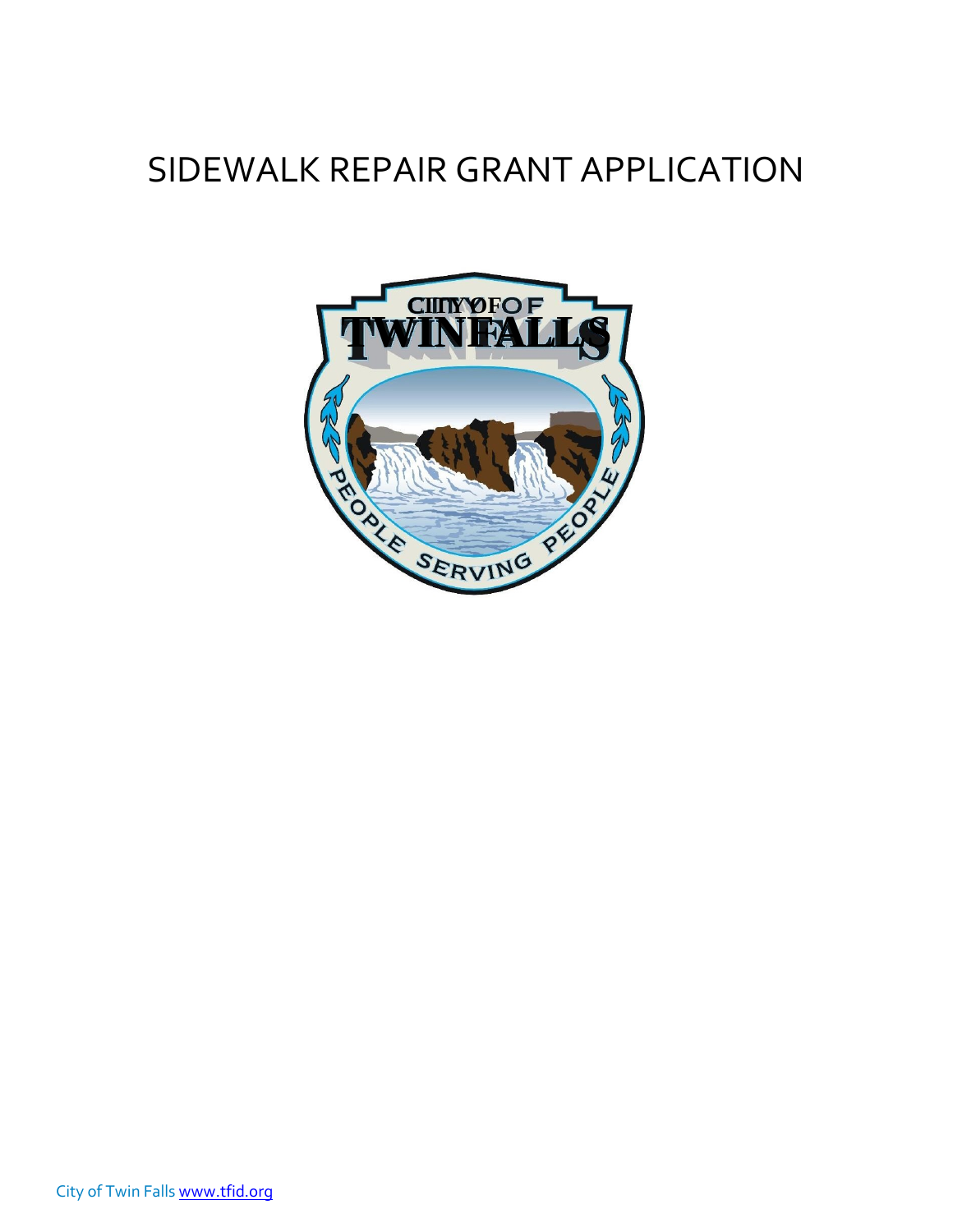#### **Program Background**

The City of Twin Falls recognizes that the maintenance and repair of existing sidewalks within the city is necessary to protect the health, safety and welfare of residents and visitors. City Code (8-2-12) places sole responsibility for sidewalk maintenance and repair upon adjacent propertyowners.

This program was developed in recognition that this obligation can come with significant cost. The primary goal of the program is to facilitate the property owner's responsibility to improve damaged Right-of-Way sidewalks so they are safe and passable by the generalpublic.

#### **Grant Eligibility**

- 1. Applications will be accepted for residential and commercial properties.
- 2. Property owners may only apply for one grant per property in a calendaryear.
- 3. Applications must be received and approved by the City before the work begins. Retroactive applications will not be accepted.
- 4. The intent of the grant program is to improve sidewalk access. Therefore, eligible sidewalks must either impede access or not comply with the American with Disabilities Act (ADA). Condition assessment shall be determined at the sole discretion of the City and prior to the start of work. Sidewalks with cosmetic damage only are not grant eligible.
- 5. Grant funds may cover a portion of the cost of sidewalk repair/replacement and potential need for removal and replacement of Right-of Way trees (trees within the City Right-of-Way). Grant funds may only be used for the removal and replacement of Right-of-Way trees when necessary to repair/replace existing sidewalks in the public Right-of-Way. Pursuant to City Code Title 8-4-6, a Permit for Tree Removal must be approved by the Tree Commission and issued through the Parks and Recreation Department prior to the removal and replacement of any tree located in the Right-of-Way. Grant funding for tree removal and replacement must coincide with an adjacent sidewalk improvement and may not be used for tree removal only.
- 6. The work shall be done by a Contractor with a current Idaho Bureau of Occupational Licenses (IBOL) contractor's license.

#### **Use of Funds**

- 1. Grant funds may be used for repair/replacement of existing sidewalksthat are deteriorated or that do not comply with the Americans with Disabilities Act (ADA) in the public Right-of Way and for removal and replacement of Right-of Way Trees that conflict with or disrupt adjacent Right-of-Way sidewalks.
- 2. Property owners are responsible for obtaining and complying with the conditions of City permits for jobs requiring removal and replacement of Right-of-Way trees and/or sidewalk repair or replacement. Contractors removing trees need to have a City License from Parks and recreation.
- 3. In order to access grant funds, property owners must obtain an approved grant application. The maximum grant reimbursement for sidewalks shall be :
	- Commercial Properties: 50% of the lowest bid or 50% of the actual invoiced amount, whichever is less, up to \$3,000, regardless of who the property owner chooses for the work.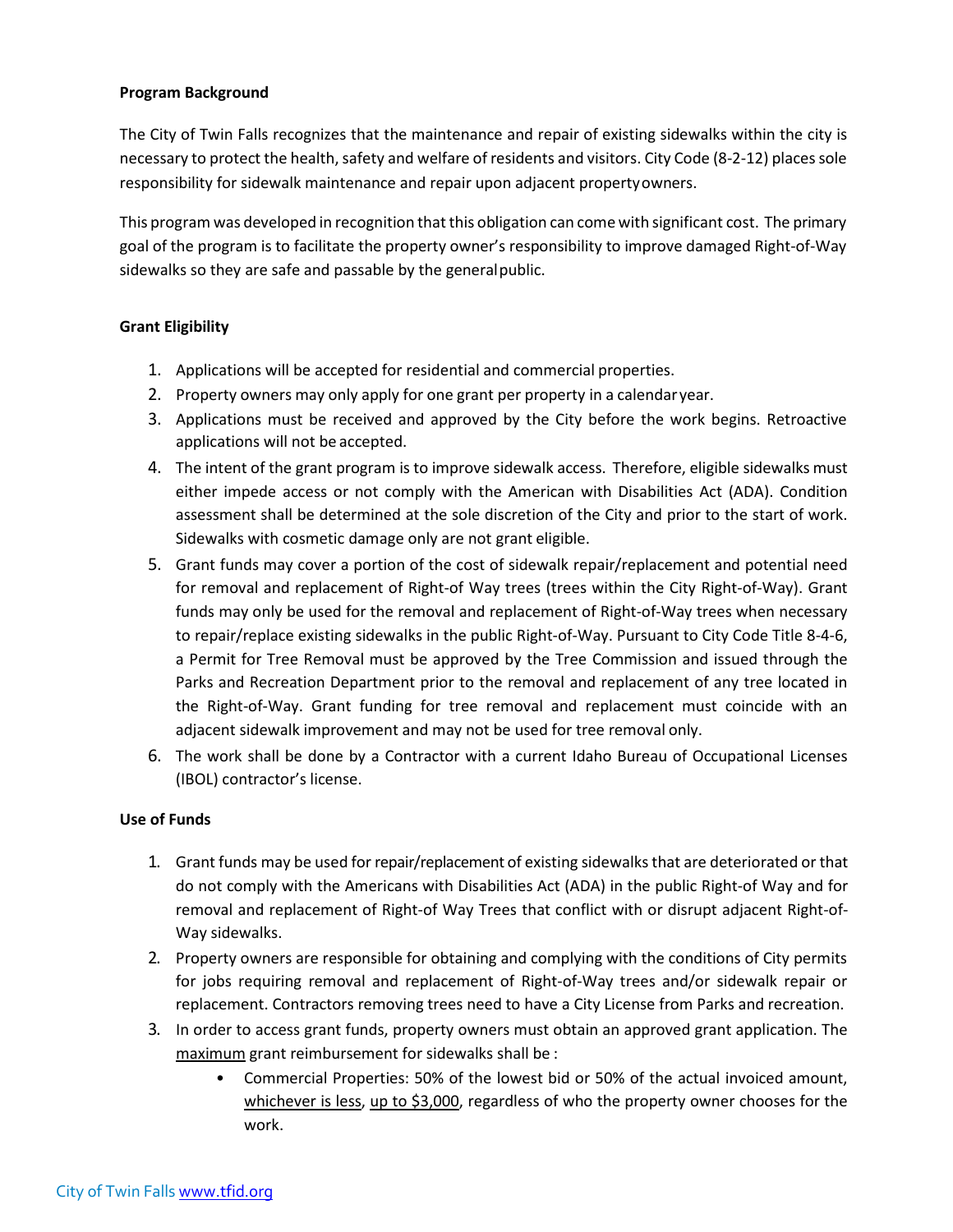- Residential Properties: 75% of the lowest bid or 75% of the actual invoiced amount, whichever is less, up to \$3,000, regardless of who the property owner chooses for the work.
- 4. Additional Grant funds may be awarded for the removal of Right-of-Way-Trees. The maximum grant reimbursement for trees shall be:
	- Commercial Properties: 50% of the lowest bid or 50% of the actual invoiced amount, whichever is less, up to \$1,000, regardless of who the property owner chooses for the work.
	- Residential Properties: 75% of the lowest bid or 75% of the actual invoiced amount, whichever is less, up to \$1,000, regardless of who the property owner chooses for the work.
- 5. For sidewalk repairs where removal is not required, such as grinding or leveling, the maximum grant reimbursement shall be:
	- Commercial Properties: 50% of the actual invoicedcost, up to \$1,500.
	- Residential Properties: 75% of the actual invoiced cost, up to \$1,500.
- 6. Grant applications may be submitted after November  $1<sup>st</sup>$  through August  $1<sup>st</sup>$ . All grant awards will be made on a first-come, first-served basis, subject to project approval and the availability of funds in the City budget. Once the budgeted amount has been expended, no further awards will be made. Grant awardsshall expire after 90 days and funds will not be distributed to applicants with expired grants. Applicants may request a 90 day extension prior to expiration or as needed.
- 7. The lack of sufficient funds to cover the number of applications received by the City in any given year will not excuse the property owner from the responsibility of maintaining the adjoining sidewalk in a safe condition nor create any liability to the City for any unsafesidewalks.

#### **Procedure**

#### **Step 1. Property owner submits completed application with two competitive bids before the work**

**begins.** Property owners will solicit at least two competitive bids from licensed contractors for the sidewalk work and two competitive bids for projects that may have Right-of Way-Trees to remove and replace. All bids must be submitted with a completed grant application. Completed applications may be scanned and e-mailed to: [sidewalkgrant@tfid.org,](mailto:sidewalkgrant@tfid.org) hand delivered to the Engineering Department located in City Hall (2<sup>nd</sup> Floor) at 203 Main Ave. E., or mailed to the Engineering Department, City of Twin Falls, PO Box 1907, Twin Falls, ID 83303, Twin Falls. Applications must be signed by the owner of the subject property. Incomplete applications may be rejected.

**Step 2. City confirms grant eligibility and approves application.** After applications are submitted and prior to the start of work, the City will inspect the proposed project to verify grant eligibility. Upon field verification, the Sidewalk Repair Grant Application will be approved, subject to available funds, and the property owner will be notified to proceed. The work must then begin within 30 days and completed within 90 days. If the work is expected to take longer than 90 days, applicant may request an extension. The City will not reimburse expired applications.

**Step 3. Work begins, Property owner selects contractor, obtains permits, calls for inspections and completes work.** A Right-of Way permit is required prior to the removal and replacement of concrete within the public right- of-way and can be obtained for \$50 from the Engineering Department located in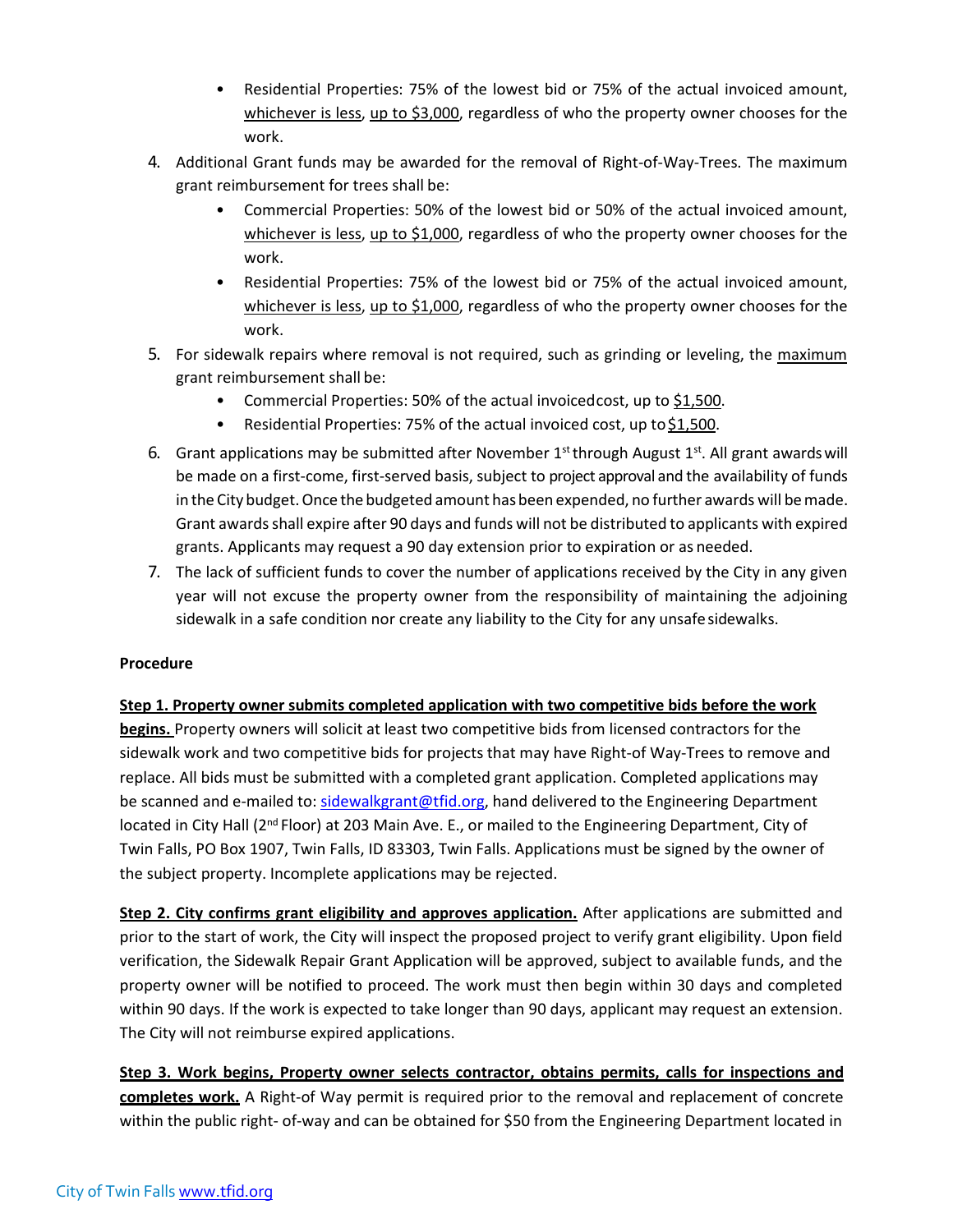City Hall (2<sup>nd</sup> Floor) at 203 Main Ave. E., 208- 735-7248. A Permit for Tree Removal is required prior to the removal and replacement of any trees in the public right-of-way and can be obtained at no cost from the Parks and Recreation Department located at 136 Maxwell Ave., 208-736-2265. City Field Inspections can be scheduled by calling the Engineering department (208) 735-3446.

**Step 4. Property owner pays contractor & submits Reimbursement Request with final invoice.** After the work is completed, the property owner shall notify the Engineering Department and request a final inspection. Once the work is inspected and approved by the City of Twin Falls, the property owner may submit a reimbursement request with the final invoice from the contractor to the Engineering Department located in City Hall (2<sup>nd</sup> Floor) at 203 Main Ave. E. or by mail to Engineering Department, City of Twin Falls, PO Box 1907, Twin Falls, ID83303.

**Step 5. City approvesreimbursement request and mails check to property owner.** Upon approval by the City, the grant funds will be disbursed in accordance with the terms of the Sidewalk GrantProgram.

#### **Questions?**

**Please Contact Engineering Department 208-735-7248**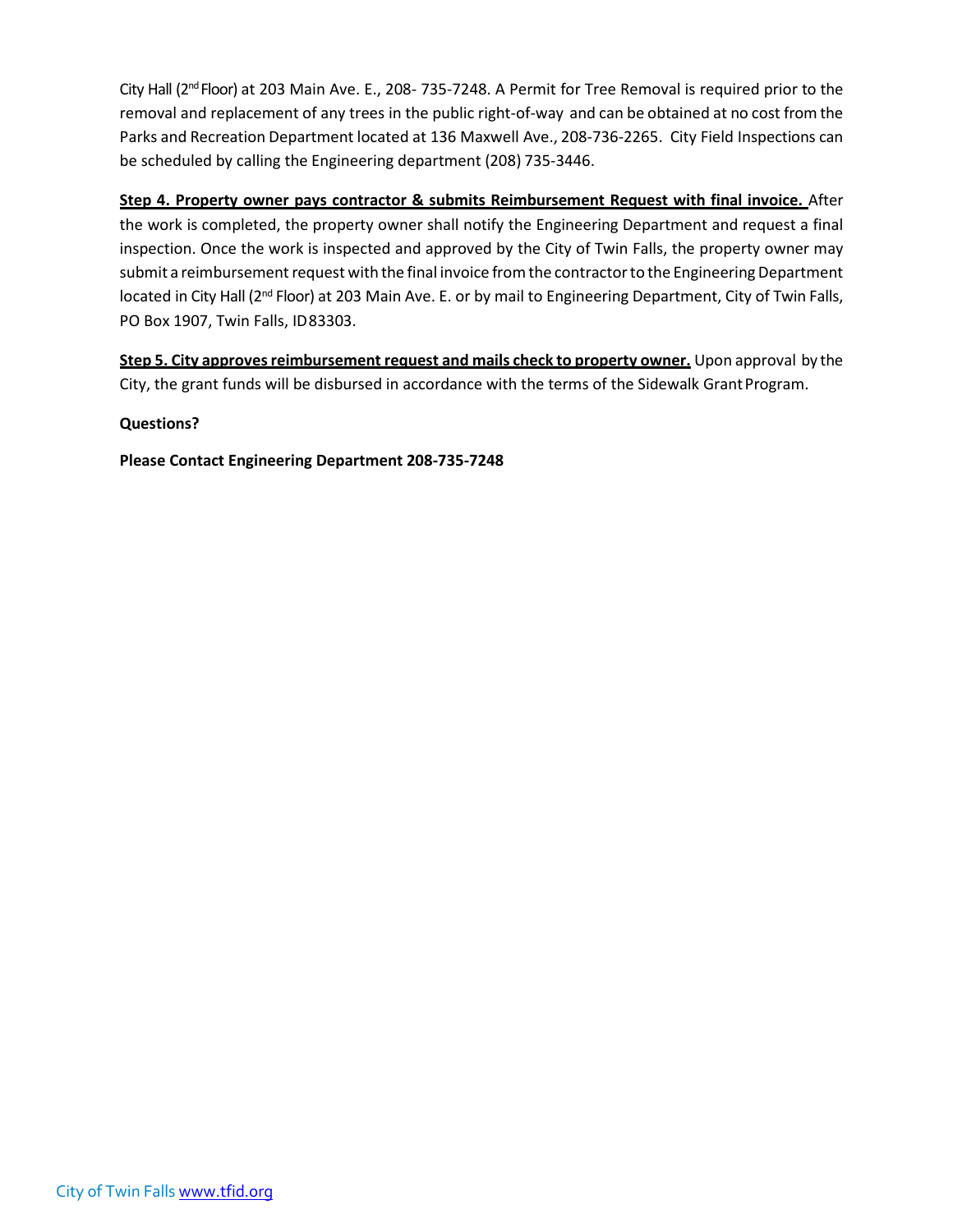

#### **SIDEWALK REPAIR GRANT APPLICATION**

|                                            |  | Circle one: Residential Commercial                  |                                     |                                                                                  |
|--------------------------------------------|--|-----------------------------------------------------|-------------------------------------|----------------------------------------------------------------------------------|
|                                            |  |                                                     |                                     |                                                                                  |
|                                            |  |                                                     |                                     |                                                                                  |
|                                            |  |                                                     |                                     |                                                                                  |
|                                            |  |                                                     |                                     |                                                                                  |
|                                            |  |                                                     |                                     |                                                                                  |
|                                            |  | Size of project: square feet                        | Estimated Cost: <u>____________</u> | ,我们也不会有什么。""我们的人,我们也不会有什么?""我们的人,我们也不会有什么?""我们的人,我们也不会有什么?""我们的人,我们也不会有什么?""我们的人 |
| <b>Attach Copies of Sidewalk Bids:</b>     |  |                                                     |                                     |                                                                                  |
|                                            |  |                                                     |                                     |                                                                                  |
|                                            |  |                                                     |                                     |                                                                                  |
| Tree Removal Required: $\Box$ Yes $\Box$   |  | No                                                  |                                     |                                                                                  |
| <b>Attach Copies of Tree Removal Bids:</b> |  |                                                     |                                     |                                                                                  |
|                                            |  | <u> 1980 - Johann Barbara, martxa alemaniar arg</u> |                                     | $\mathsf{S}$                                                                     |
|                                            |  |                                                     |                                     |                                                                                  |
|                                            |  |                                                     |                                     |                                                                                  |

#### Certification:

By signing this application, I certify that, 1) I am the legal owner of the property where the proposed sidewalk repair project will take place, 2) that all the information on this application and accompanying material is true and accurate to the best of my knowledge. If awarded a grant, I agree to comply with all the rules and conditions set forth in the application packet and on the permit forms.

Signature: Date: Date: Date: Date: Date: Date: Date: Date:

Applications are available online at [www.tfid.org a](http://www.tfid.org/)nd may be emailed to: sidewalkgrant@tfid.org; or by mail to Engineering Department, City of Twin Falls, PO Box 1907, Twin Falls, ID 83303.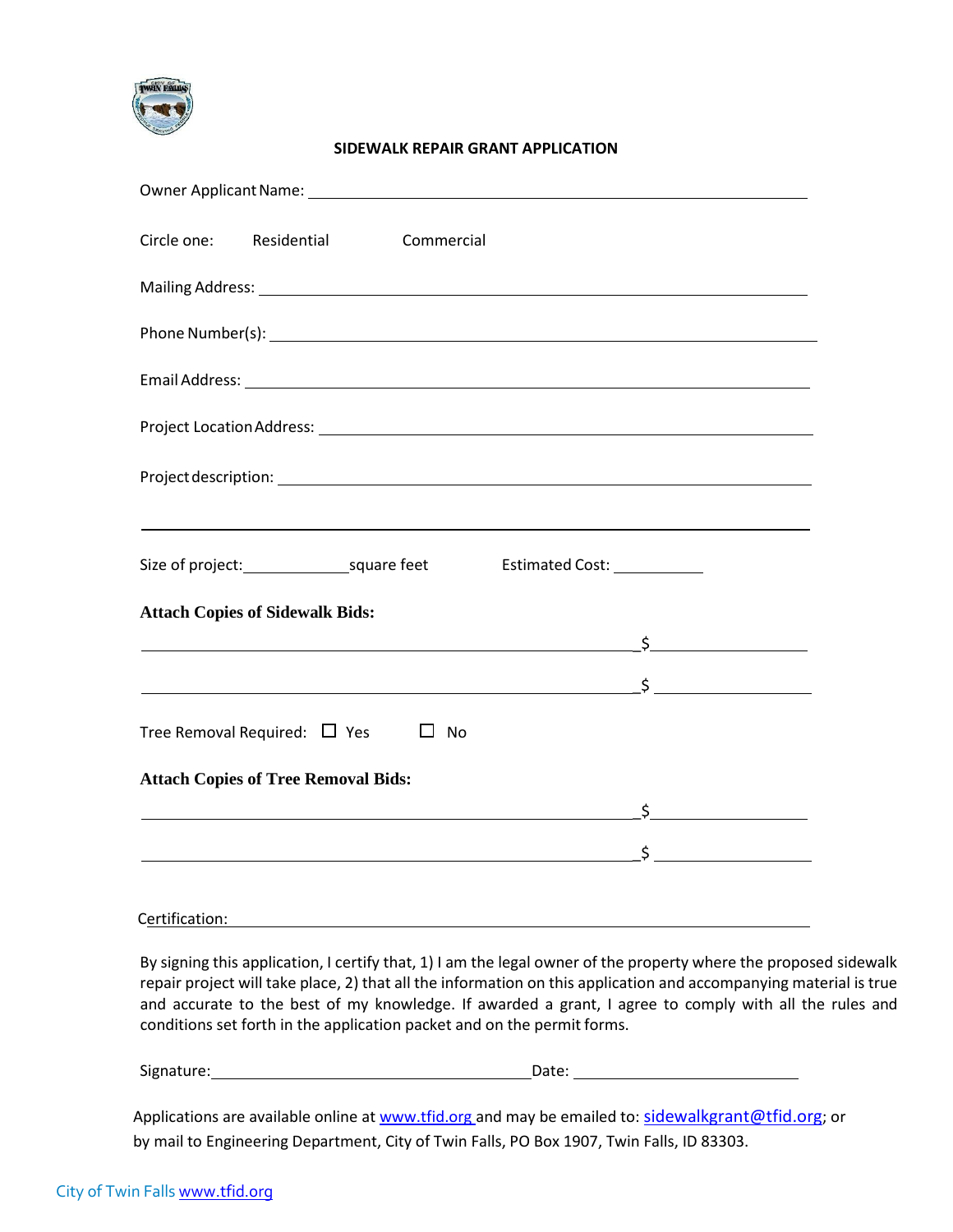

### **CITY OF TWIN FALLS RIGHT-OF-WAY PERMIT FOR: SIDEWALK / CURB & GUTTER / DRIVEWAY**

| PROPERTY OWNER:                                                                                                                                                                                                                                                                                                                                       |                                                                                                  |  |  |
|-------------------------------------------------------------------------------------------------------------------------------------------------------------------------------------------------------------------------------------------------------------------------------------------------------------------------------------------------------|--------------------------------------------------------------------------------------------------|--|--|
|                                                                                                                                                                                                                                                                                                                                                       |                                                                                                  |  |  |
| CONTRACTOR: PHONE:                                                                                                                                                                                                                                                                                                                                    |                                                                                                  |  |  |
| CONTRACTOR CONTACT PERSON: CONTRACTOR CONTRACTOR CONTACT PERSON:                                                                                                                                                                                                                                                                                      |                                                                                                  |  |  |
| DESCRIPTION OF WORK: University of Anti-                                                                                                                                                                                                                                                                                                              |                                                                                                  |  |  |
| NEW CONSTRUCTION _ ]                                                                                                                                                                                                                                                                                                                                  | REMOVE & REPLACE EXISTING                                                                        |  |  |
| SKETCH SHOWING AREA OF WORK: On Permit $\Box$ See Attachment<br>PROPERTY CLASSIFICATION: Commercial Multi-Family Residential                                                                                                                                                                                                                          |                                                                                                  |  |  |
| As the applicant, I understand the conditions of the permit and will comply with the requirements set<br>forth therein. Non-compliance to these conditions may affect approval of future right-of-way permits.                                                                                                                                        |                                                                                                  |  |  |
| Signature: Date: Date: Detection of Date: Date:                                                                                                                                                                                                                                                                                                       |                                                                                                  |  |  |
| \$50.00 PERMIT FEE: Collected by: Date: Date:                                                                                                                                                                                                                                                                                                         |                                                                                                  |  |  |
| This permit is for the use of the City right-of-way only. No survey has been conducted by the City to determine the location of<br>the right-of-way in this permit. Verification of right-of-way is the responsibility of the applicant. This permit does not alter<br>franchise agreements. This permit is valid for 90 days from the approval date. |                                                                                                  |  |  |
| Engineering Dept. Approval                                                                                                                                                                                                                                                                                                                            | Date                                                                                             |  |  |
| Engineering Dept. Final Sign Off                                                                                                                                                                                                                                                                                                                      | Date                                                                                             |  |  |
| $\mathcal{C}$ and $\mathcal{C}$ and $\mathcal{C}$ and $\mathcal{C}$ and $\mathcal{C}$ and $\mathcal{C}$ and $\mathcal{C}$ and $\mathcal{C}$ and $\mathcal{C}$ and $\mathcal{C}$ and $\mathcal{C}$ and $\mathcal{C}$ and $\mathcal{C}$ and $\mathcal{C}$ and $\mathcal{C}$ and $\mathcal{C}$ and $\mathcal{C}$ and                                     | Please contact Darren Scott at 308-1865 or at dscott@tfid.org; or Garry Denton at 308-7255 or at |  |  |

- [gdenton@tfid.org](mailto:gdenton@tfid.org) for final sign off to close out this permit.
- See Page 2 for construction, inspection & testing requirements.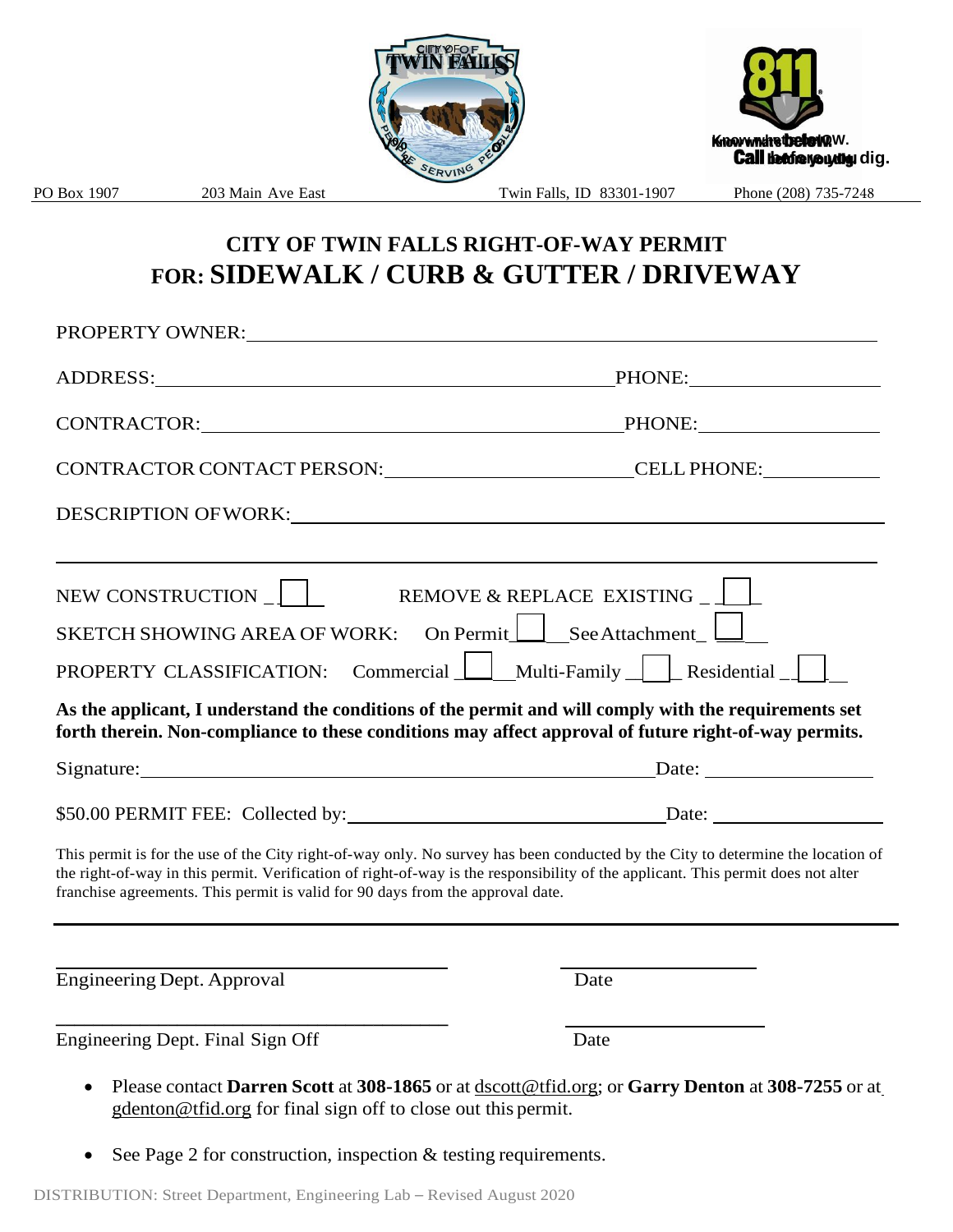#### **Construction Requirements:**

- Applicant must contact DIGLINE at 1-800-342-1585, 811, or through the WebTicket Program via their website at [www.digline.com.](http://www.digline.com/) Underground utilities must be located and marked prior to any excavation work.
- All construction must meet the 2015 Idaho Standards for Public Works Construction (ISPWC) and the City of Twin Falls Revisions to the 2015 ISPWC (City Revisions). City Revisions including standard drawings can be found on the City website at www.tfid.org.
- All construction materials must be from a source approved by the City of Twin Falls Engineering Department (gravel, concrete, asphalt, etc.). These requirements include the asphalt patch-back in the street to the adjoining curb & gutter.
- Applicant is responsible for site safety during construction activities including traffic control.
- Applicant must provide a traffic control plan, which must be approved by the City, if there are to be lane or roadway closures.
- The applicant must give the City 24 hours notice before any lane or roadway closures are permitted. Please contact Mark Thomson at 208-308-7326 with closure information.
- Applicant must provide a map of the area the work will be taking place.

#### **Inspections & Testing Requirements:**

- 1. A **visual inspection** is required on all subgrade dirtwork.
- 2. **Inspection & testing** is required on gravel base and concrete forms for sidewalk, curb & gutter& driveway.
- 3. **Inspection & testing** is required on gravel base for street section for asphalt patch-back.
- 4. **Visual inspection with final sign off** by City Engineering Department. Please contact Darren Scott at 308-1865 or Garry Denton at 308-7255 for final inspection and signoff.

**Projects UNDER 50 linear feet:** Shall be tested & inspected by the City Engineering Department. Please contact **Darren Scott** at **308-1865** or [dscott@tfid.org;](mailto:dscott@tfid.org) or **Garry Denton** at **308-7255** or [gdenton@tfid.org](mailto:gdenton@tfid.org) to arrange for testing and inspections. **24 hour notice is required**.

**Projects OVER 50 linear feet:** Shall be tested and inspected by an **independent firm.** The independent firm shall follow the required inspection process as listed above and submit all testing  $\&$  inspection documents to the City Engineering Department.

**\_\_\_\_\_\_\_\_\_\_\_\_\_\_\_\_\_\_\_\_\_\_\_\_\_\_\_\_\_\_\_\_\_\_\_\_\_\_\_\_\_\_\_\_\_\_\_\_\_\_\_\_\_\_\_\_\_\_\_\_\_\_\_\_\_\_\_\_\_\_\_\_\_\_\_\_\_\_\_\_\_\_**

Sketch below or attach map: